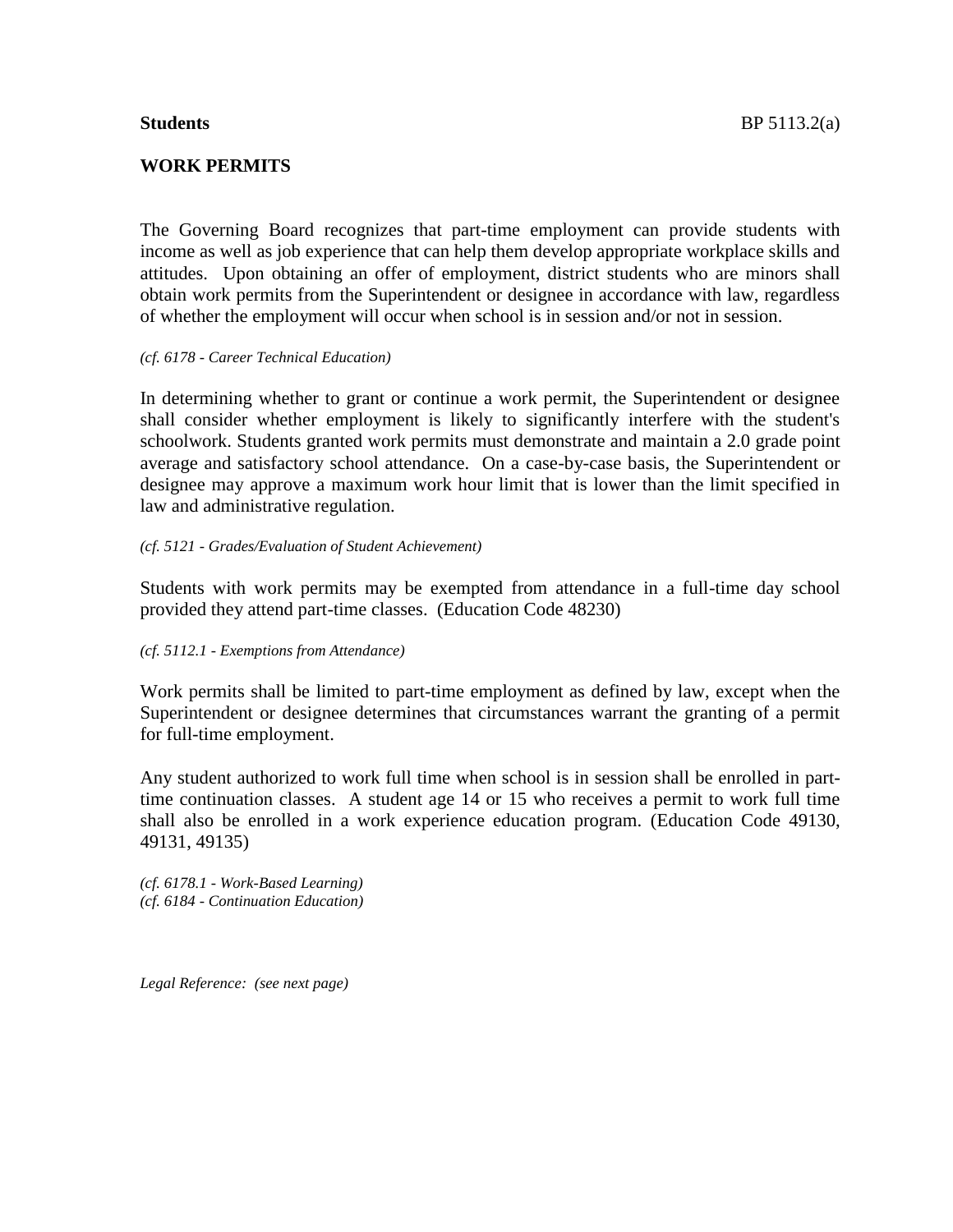# **WORK PERMITS** (continued)

#### *Legal Reference:*

*EDUCATION CODE 48230 Exemption from full-time school attendance for students with work permits 48231 Exemption from compulsory attendance for students entering attendance area near end of term 49100-49101 Compulsory attendance 49110-49119 Permits to work 49130-49135 Permits to work full time 49140-49141 Exceptions 49160-49165 Employment of minors; duties of employers 49180-49183 Violations 51760-51769.5 Work experience education 52300-52499.66 Career technical education LABOR CODE 1285-1312 Employment of minors 1391-1394 Working hours for minors CODE OF REGULATIONS, TITLE 5 16023-16027 District records, retention and destruction CODE OF REGULATIONS, TITLE 8 11701-11707 Prohibited and dangerous occupations for minors 11750-11763 Work permits and conditions, minor employed in entertainment industry CODE OF FEDERAL REGULATIONS, TITLE 29 570.1-570.129 Child labor regulations ATTORNEY GENERAL OPINIONS 18 Ops.Cal.Atty.Gen. 114 (1951)*

*Management Resources:*

*CALIFORNIA DEPARTMENT OF EDUCATION PUBLICATIONS Work Permit Handbook for California Schools: Laws and Regulations Governing the Employment of Minors, 2007 CALIFORNIA DEPARTMENT OF INDUSTRIAL RELATIONS PUBLICATIONS Child Labor Laws, 2000 WEB SITES California Department of Education, Work Experience Education: http://www.cde.ca.gov/ci/ct/we California Department of Education, Office of Regional Occupational Centers and Programs and Workforce Development: http://www.cde.ca.gov/ci/ct/wd*

*California Department of Industrial Relations: http://www.dir.ca.gov*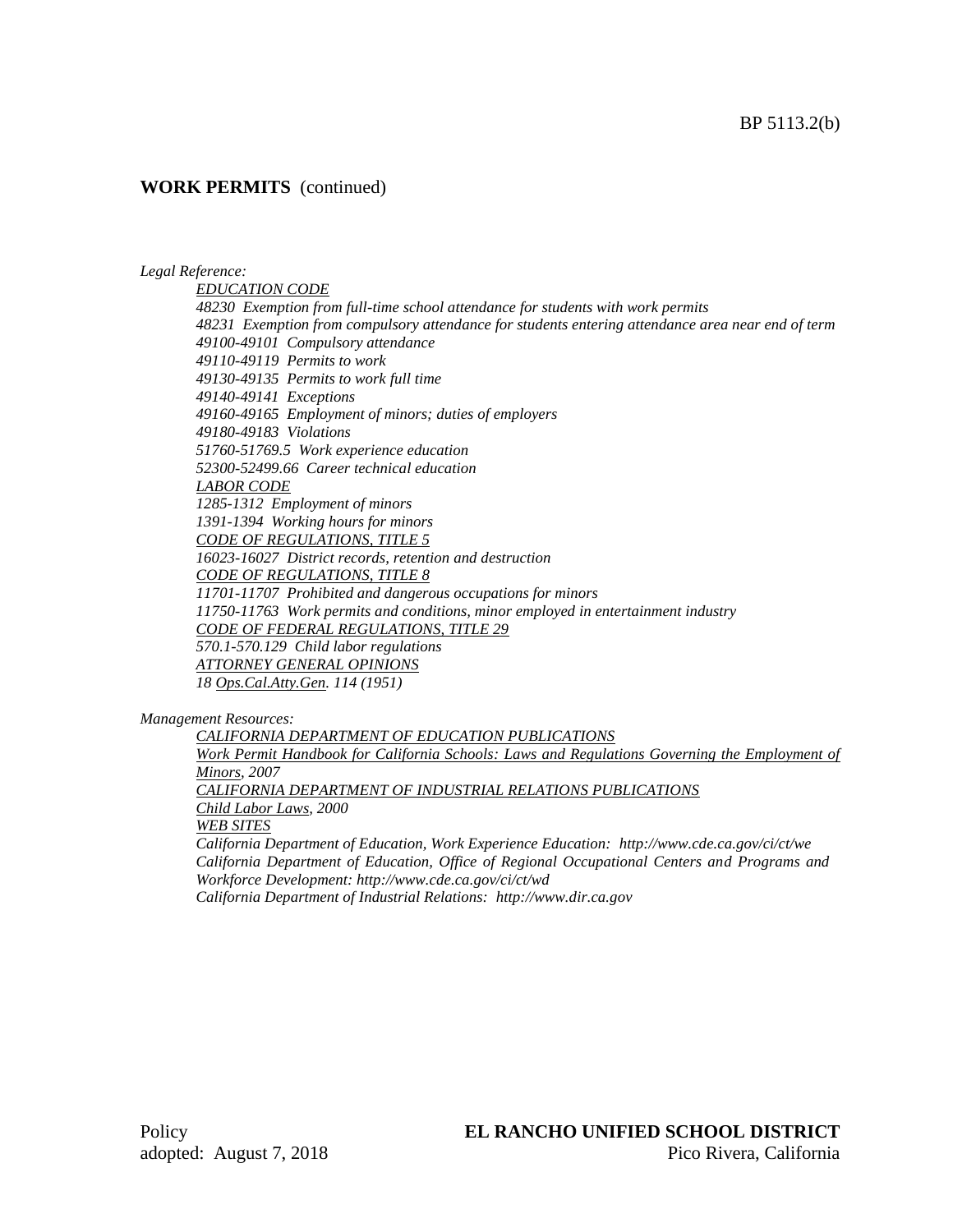# **WORK PERMITS**

Before accepting employment, a student under the age of 18 who is subject to the state's compulsory attendance law, including students who have not yet graduated from high school or have not received a certificate of proficiency, shall obtain a work permit.

*(cf. 5112.1 - Exemptions from Attendance) (cf. 6146.1 - High School Graduation Requirements) (cf. 6146.2 - Certificate of Proficiency/High School Equivalency)*

The district may issue a permit authorizing employment while school is in session, including employment connected with a work experience education program pursuant to Education Code 51760-51769.5, to a minor student age 14-17. The district also may issue a permit to any minor age 12-17 to be employed during a regular school holiday, during a regular or specified occasional public school vacation, and when the student is exempt from compulsory school attendance because he/she arrived from another state within 10 days before the end of the school term pursuant to Education Code 48231. (Education Code 49111, 49113, 49160)

# *(cf. 6178.1 - Work-Based Learning)*

If a minor has obtained an offer of employment in the entertainment industry, he/she shall request a work permit from the California Department of Industrial Relations, Division of Labor Standards Enforcement, pursuant to Labor Code 1308.5 and 8 CCR 11752-11753.

A student shall not be required to obtain a work permit if he/she is self-employed; is working at odd jobs such as yard work and babysitting in private homes where he/she is not regularly employed; is a self-employed news carrier delivering newspapers to consumers on a regular route; is employed by his/her parent/guardian in domestic labor on or in connection with premises the parent/guardian owns, operates, or controls; or is otherwise exempted by law.

# **Persons Authorized to Issue Work Permits**

The following individuals are authorized to issue a work permit to a minor student in the district: (Education Code 49110)

- 1. The Superintendent
- 2. An employee holding a services credential with a specialization in pupil personnel services or a certificated work experience education teacher or coordinator, when authorized by the Superintendent in writing
- 3. A principal, or another school administrator designated by the principal, provided that he/she:
	- a. Provides a self-certification that he/she understands the requirements of law for issuing a work permit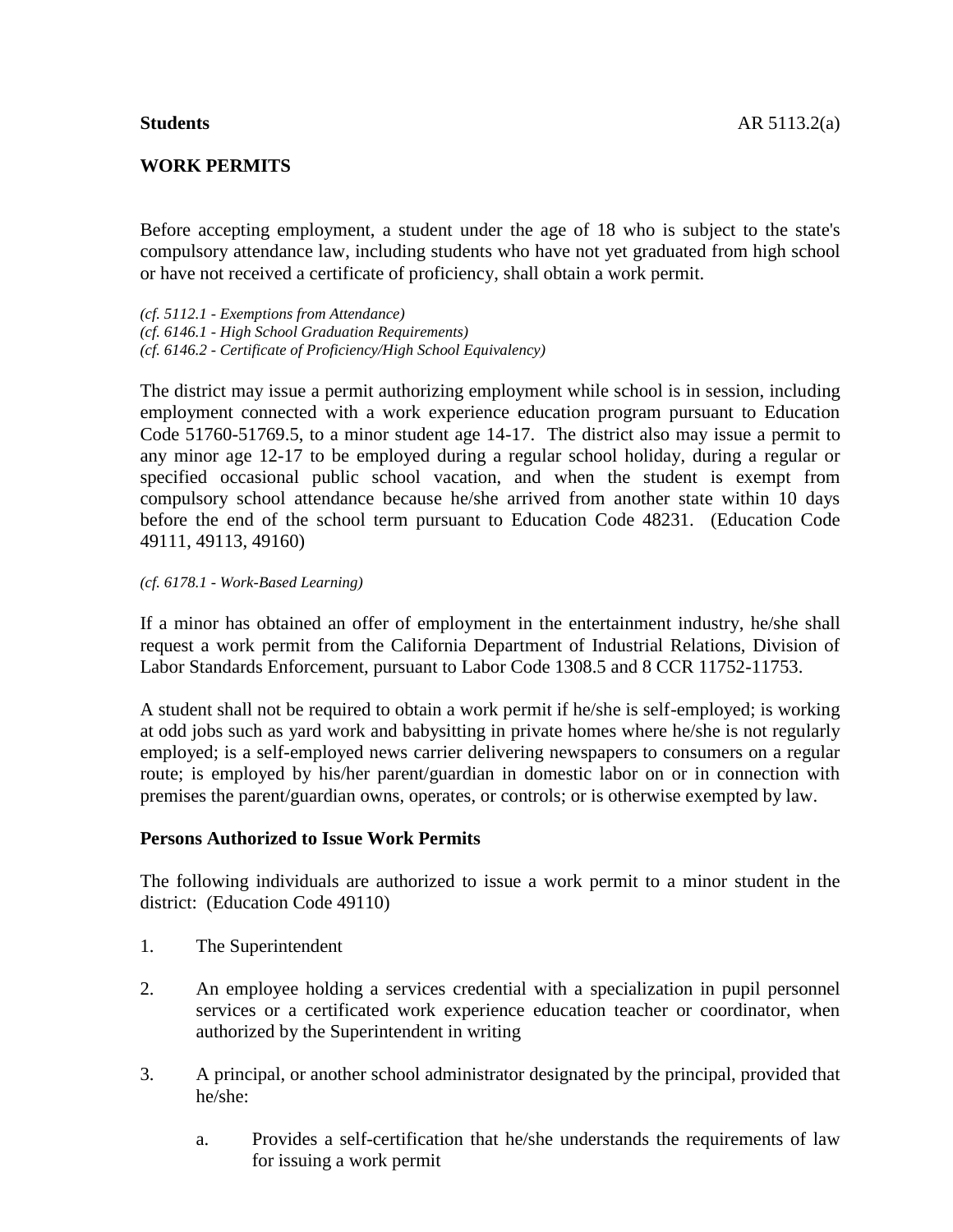# **WORK PERMITS** (continued)

b. Does not issue a work permit to his/her own child

If the person designated to issue work permits is not available and delay in issuing a permit would jeopardize a student's ability to secure work, the Superintendent may authorize another person to issue the permit. (Education Code 49110)

# **Approval Process**

The student's parent/guardian, foster parent, caregiver with whom the student resides, or residential shelter services provider shall file a written request for a work permit. (Education Code 49110)

The request for a work permit shall be submitted to the Superintendent or designee on a form approved by the California Department of Education (CDE). The Superintendent or designee shall have discretion to determine whether or not to issue the work permit.

In determining whether to approve a work permit, the Superintendent or designee shall verify the student's date of birth, the type of work permit to be issued, and whether the student meets any other criteria established by the Governing Board. The Superintendent or designee may inspect the student's records and/or may confer with at least one of the student's teachers for evidence of satisfactory grades and school attendance and to determine whether the student possesses the motivation and maturity to maintain academic progress while working.

# *(cf. 5121 - Grades/Evaluation of Student Achievement)*

Minors shall not be approved to work in environments declared hazardous or dangerous for young workers or otherwise prohibited by child labor laws. (Labor Code 1290-1298; 29 CFR 570.33, 570.50-570.72)

The Superintendent or designee shall ensure that the requested work hours do not exceed the maximum work hours specified in law based on the student's age and whether the employment will occur while school is in session and/or not in session. (Education Code 49111, 49112, 49116; Labor Code 1391-1391.1; 29 CFR 570.35)

Full-time employment may be authorized for students age 14-17 only in accordance with Education Code 49130-49135.

#### *(cf. 6184 - Continuation Education)*

All work permits shall be issued in a format approved and authorized by the CDE. (Education Code 49117)

Each permit shall authorize work for a specific employer. Whenever a student changes employers, he/she shall request a new permit.